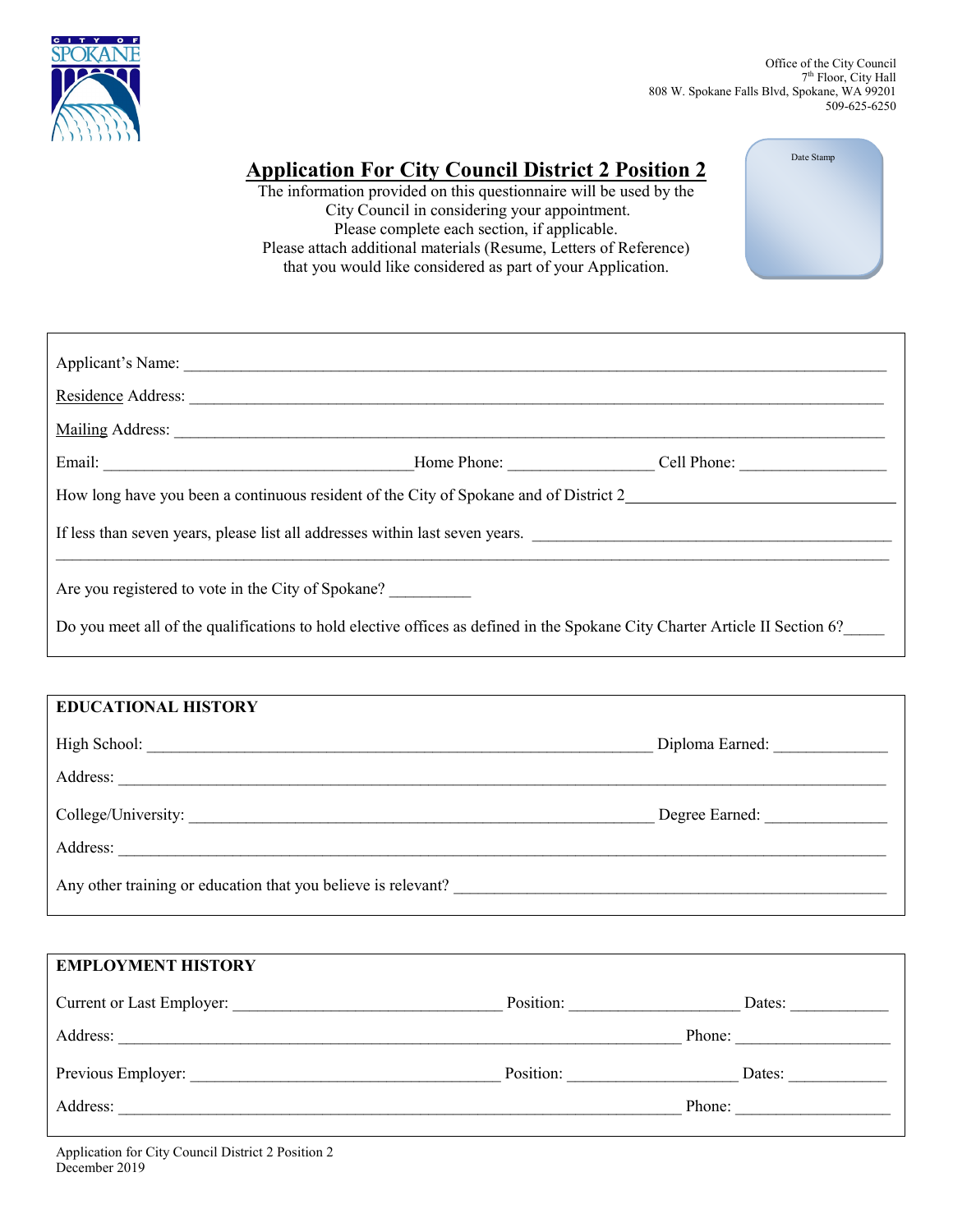## **ORGANIZATIONS AND CIVIC EXPERIENCE**

| List any community, civic, trade or professional organization in which you have been active.                               |                                                                        |            |         |  |  |
|----------------------------------------------------------------------------------------------------------------------------|------------------------------------------------------------------------|------------|---------|--|--|
| Organization/Project                                                                                                       |                                                                        |            |         |  |  |
| Organization/Project                                                                                                       |                                                                        | City/State | To/From |  |  |
| Organization/Project                                                                                                       |                                                                        |            | To/From |  |  |
| Have you ever been elected or appointed to any public office, board or commission in Washington State. If so, please list. |                                                                        |            |         |  |  |
|                                                                                                                            | Title/Position Office/Board/Commission Election/Appt. Date Term Length |            |         |  |  |
|                                                                                                                            | Title/Position Cffice/Board/Commission Election/Appt. Date Term Length |            |         |  |  |
|                                                                                                                            | Title/Position Office/Board/Commission Election/Appt. Date Term Length |            |         |  |  |
|                                                                                                                            |                                                                        |            |         |  |  |

#### **SUPPLEMENTAL QUESTIONS (Please use an additional page to answer the following. Limit answers to 200 words each.)**

1. Why are you interested in serving on the City Council?

2. Generally speaking, what do you see as the City Council's role?

3. How does your specific experience make you qualified to serve as a City Council member?

4. Describe your civic involvement in the Spokane community.

5. Given that Council Members have a full work load each week, do you have the availability to attend all meetings, meet with constituents, spend the time to become informed for meetings, engage in outreach to the community, and attend all required intergovernmental boards and commissions?

6. What do you think the role of a city is in increasing environmental sustainability and reducing or mitigating the effects of climate change?

7. What do you think the City's approach to homelessness and the provision of low-income housing should be?

8. Should cities be adopting landlord-tenant laws that go beyond the minimum prescribed in state law? If so, what specific requirements would you pursue?

9. How involved do you think the City should be or could be in criminal justice reform and diversion and supervision of offenders, or other efforts to simply take up fewer jail beds?

10. What involvement should the City have in multi-modal transportation and transit?

11. How do you think the City of Spokane should grow? Would you favor increases in urban residential density? If so, how do you think the City should go about doing that?

12. How important do you think equity and inclusion are when it comes to City hiring and appointments to boards and commissions, and why?

13. Is there any other information that you believe should be considered? If so, please set forth.